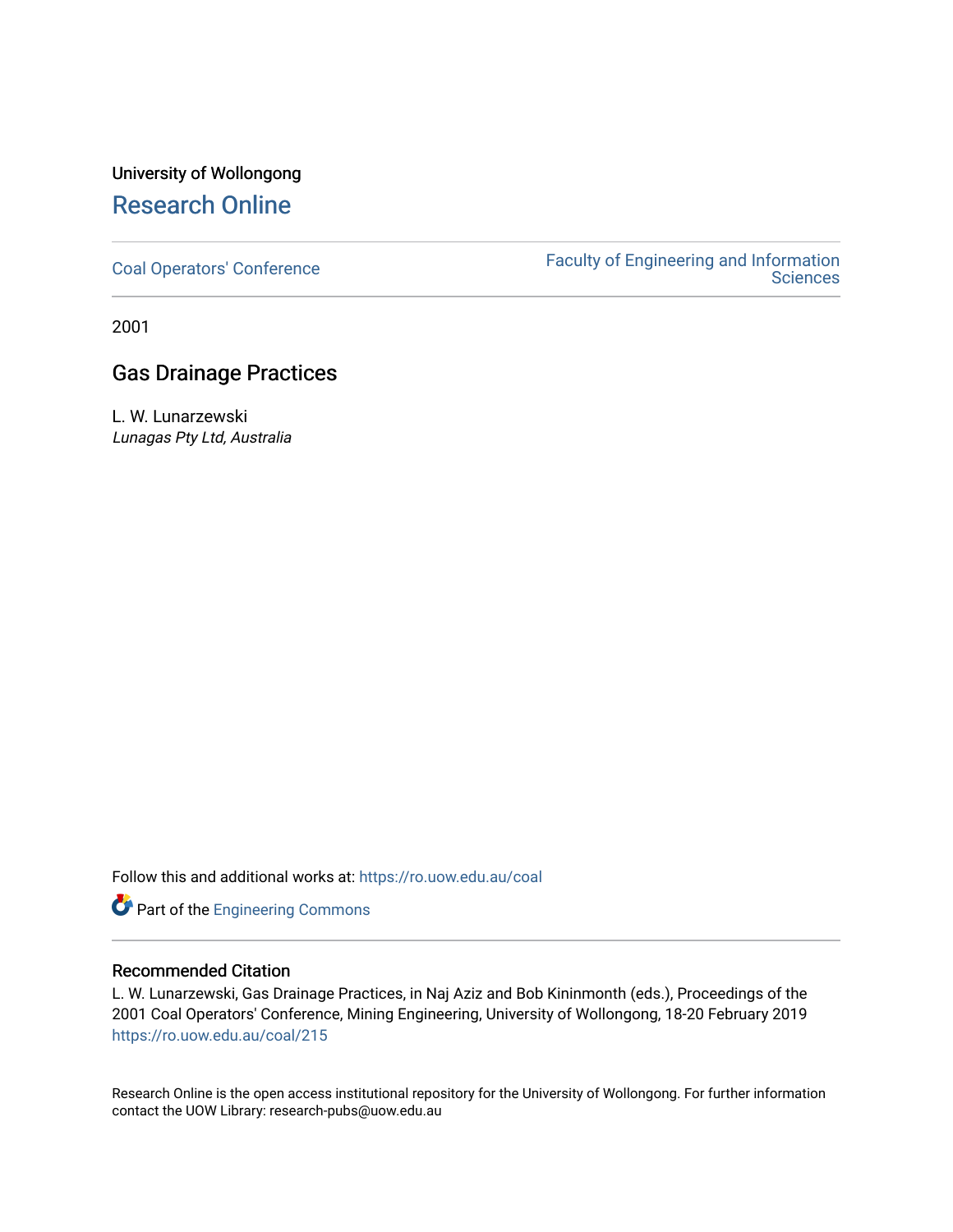# **GAS DRAINAGE PRACTICES**

**BY LW LUNARZEWSKI**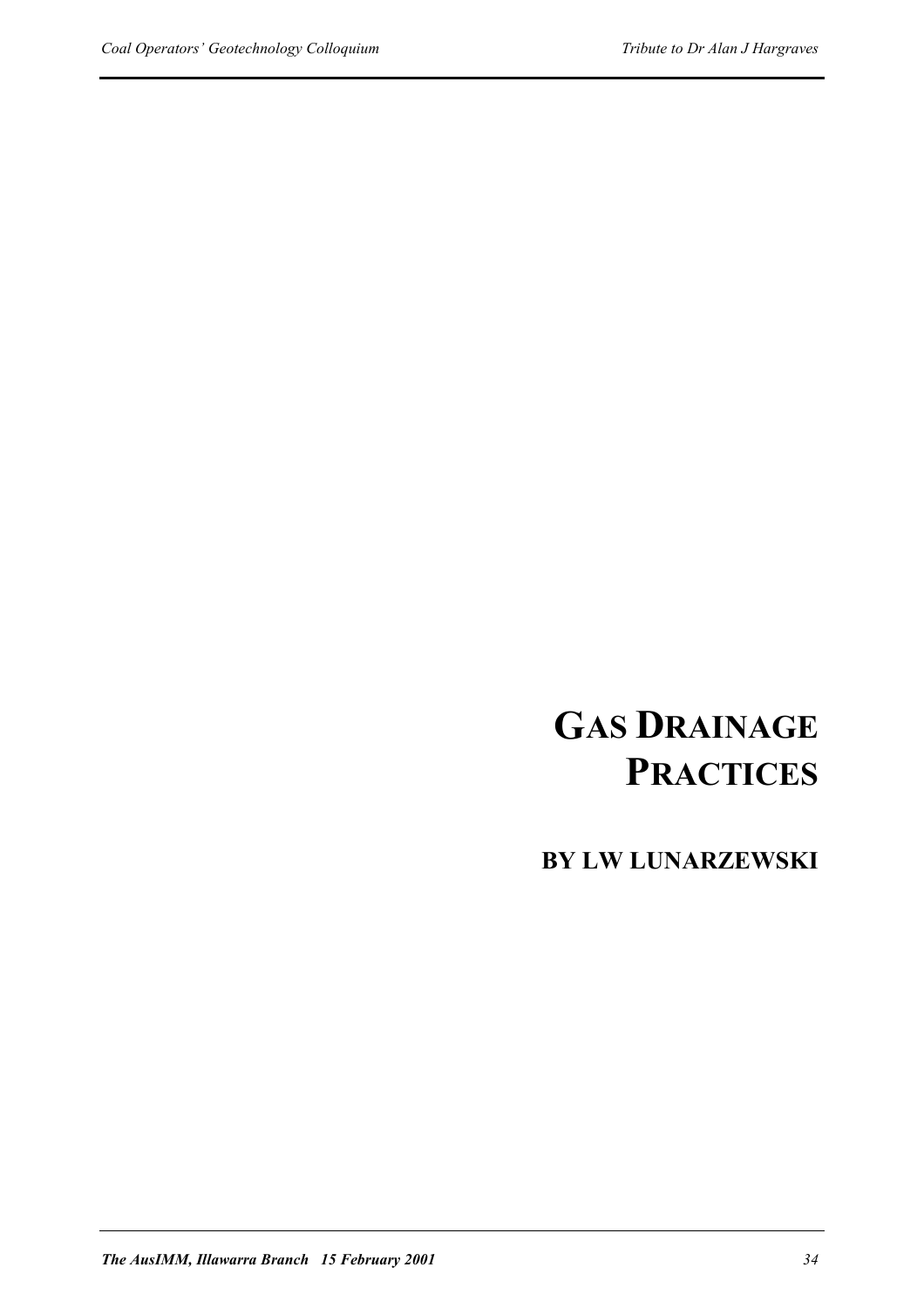## **GAS DRAINAGE PRACTICES**

#### **L W Lunarzewski**

Managing Director Lunagas Pty Ltd, 115 Darby Street, Newcastle NSW 2300

ABSTRACT: Coal seam gas problems, largely "gas-outs" and instantaneous outbursts of coal and gas, have created serious difficulties for the coal mining industry around the world. Typically, a single longwall face is now capable of producing an average 10 000 to 15 000 tonnes of coal per day. The total quantity of gas released in gassy mines could conceivably reach 5000 and 8000 litres of gas per second per single longwall block and for the total mine respectively.

The introduction of various gas drainage techniques in Australian gassy mines was necessary to complement ventilation systems and to satisfy the statutory gas limitation in underground workings. Methane drainage can simultaneously reduce the risk of dangerous methane concentrations accumulating as well as reducing methane emissions into the atmosphere; moreover, the methane recovered is a valuable energy source and can be used to considerable economic effect. The paper reviews Australian achievement in gas capture technologies, gas drainage

In many cases the quantity of gas emitting into coal mine workings is so high that the available quantity of air in the ventilation system is insufficient to dilute the gas to acceptable levels. In such a situation, other methods in addition to the ventilation system should be planned and introduced during different phases of coal mining activities.



**Fig. 1. Steps required for planning and designing gas drainage systems.** 

The most effective additional system is the introduction of gas drainage (recovery) techniques. Seam gas recovery from underground mines is the capture of seam gas from strata or underground workings for the purpose of reducing gas flow into the mine ventilation system, controlling gas hazards, and utilisation of the gas, if applicable. This is carried out for safety purposes to avoid fatalities or injury, and to reduce the loss and delay of coal production and development drivage rates.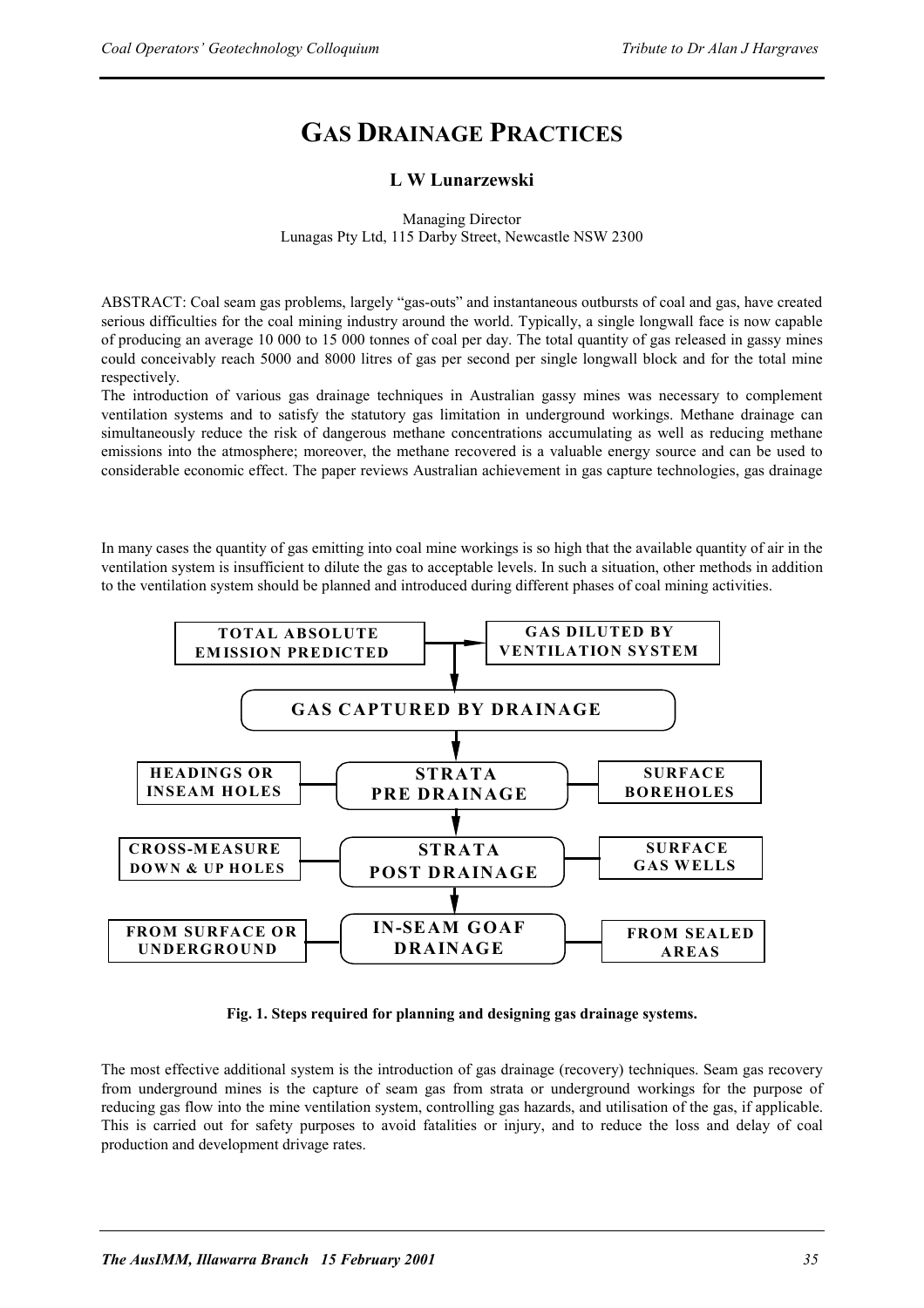The classification of gas drainage methods is based on the phase during which degasification is performed in relation to the coal extraction. The six basic methods used are:

- pre-drainage by vertical or directional holes drilled from the surface,
- pre-drainage by horizontal longholes drilled from development headings,
- pre-drainage by inseam headings,
- post-drainage of relaxed strata using cross-measure holes drilled into the overlying and underlying gas sources,
- post-drainage by holes drilled from the surface, and
- post-drainage of old or active goaf areas from underground.

Fig. 1 shows the logical and necessary steps required to design gas drainage systems for underground coal mine safety and gas utilisation purposes, taking into account the mine's or longwall predicted gassiness.

#### **REVIEW OF COAL MINE GAS DRAINAGE PRACTICES IN AUSTRALIA**

This section reviews the practices of gas recovery in selected Australian underground coal mines**.** In 2000, Australian black coal mines produced 240 Mt of saleable coal, of which 80 Mt came from underground mines, almost 88 percent of this from longwall units.

The maximum and average depths of underground mining are 550 and 280 m, respectively. The *insitu* gas content of coal seams in deeper operations between is 5 and 20m<sup>3</sup>/t *insitu*, however, other gassy mines have experienced gas content levels between 2 and 5 m<sup>3</sup>/t *insitu*. Specific gas emissions in the gassy mines range from 5 to 90 m<sup>3</sup>/t of mined coal.

Full scale gas drainage is relatively new to Australia (Fig. 2), although some initial attempts were carried out much earlier; 1897 & 1945 - Balmain Colliery, 1925 & 1954 - Metropolitan Colliery, 1954 - Collinsville Colliery, 1965 - Hepburn Collieries, and 1970 - Appin Colliery (Hargraves & Lunarzewski, 1985).

Full-scale pre and post drainage of gas started in 1980 at West Cliff and Appin Collieries. Gas drainage is currently practised in fifteen (15) mines, most of which use the longwall mining method. Outbursts of gas and coal have been experienced in a number of mines. These occurrences have given impetus to the development of methods for draining gas ahead of mining to reduce *insitu* gas content and pressure. Both gas recovery methods - pre and post drainage are currently used in Australian gassy mines.



**Fig. 2. Simplified output of strata relaxation and gas emission zones in relation to the local geology, coal rock properties, longwall face position and projected gas drainage holes**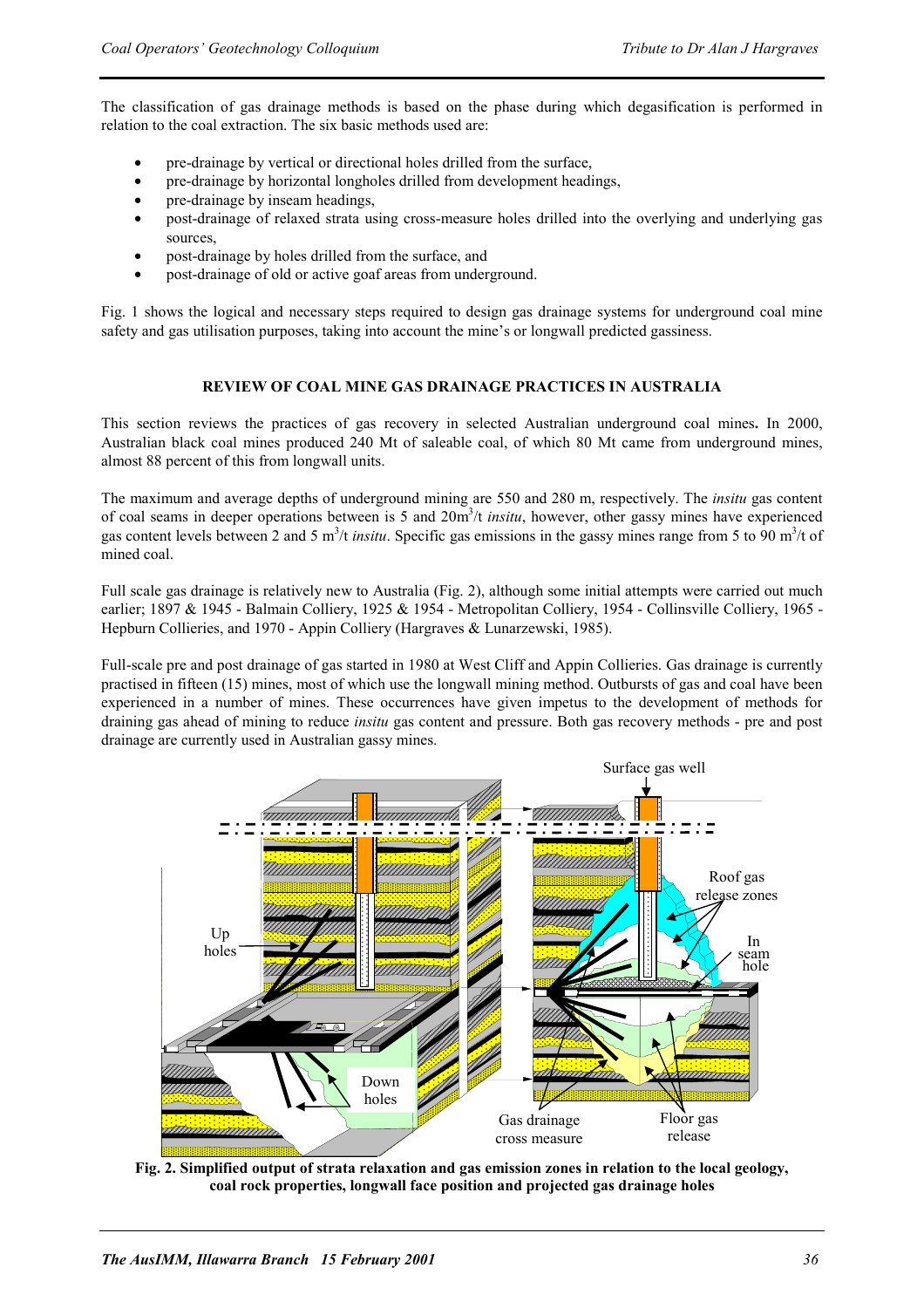#### **Pre-drainage**

The term pre-drainage refers to a particular gas drainage technique. It deals with coal seam gas drainage from selected gas sources, prior to coal extraction, under conditions determined by their *insitu* parameters. The ability of the drainage system to capture gas in the pre-drainage phase depends substantially on the permeability of the coal seams and adjacent strata, their gas migration properties, connectivity, conductivity, and the provision of sufficient lead-time.

The method to supplement the ventilation system is to install horizontal holes, a technique that has been used in coal mining since the 1800s. This technique consists of drilling holes from the mine workings into the unmined areas of the working coal seam (Fig. 2). These holes are typically tens of metres to hundreds of metres in length, and within a single mine several hundred holes may be drilled. The horizontal holes are connected to an in-mine piping system, which transports all of the methane released into the hole out of the mine. By draining methane from the unmined coal, horizontal holes reduce methane emissions into the mine works and during mining. In some cases, 30 to 50 percent of the methane contained in the coal seam being mined may be removed with inseam predrainage holes.

Inseam pre-drainage holes are drilled as:

- fan-shaped single holes drilled from an adjacent double entry heading panel (Figs. 2  $\&$  6)
- fan-shaped branched
- long holes parallel to a heading  $(Fig, 6)$
- directional holes to the adjacent seams in the roof and/or floor drilled from underground or surface (Fig. 3)

The spacing and length of holes is dependent upon the permeability of the coal and the pre-drainage lead-time. Underground hole lengths of 300m are common, but long-directional holes up to 1800m in length have also been successfully drilled. Holes drilled from the adjacent panel are used to drain gas from longwall blocks as well as the next set of gate roads, in advance of mining using suction or very occasionally positive *insitu* pressure. The spacing between such holes, when drilled parallel to each other, varies from 8 to 100m. Combinations of fan-shaped parallel and lateral holes are used in high gassy areas when only a short lead-time is available. All inseam holes are fitted with standpipes of lengths varying from 3 to 9 m and hole diameter of 96 mm. In high gas emission areas, drilling is done through the standpipe. In areas where gas flows are low, holes are drilled first and the standpipes are installed before applying suction. Some holes are cased with steel or PVC – protected perforated pipes.

#### *Directional Drilling Techniques*

Considerable success has been achieved with inseam longholes drilling (Fig. 6) using down-hole drill motors and hole trajectory control techniques and equipment such as Directional Drill Monitor utilising Modular Electrically-Connected Cable Assembly (DDM-MECCA) & Drill Guidance System (DGS) survey instruments. The system provides rapid and easy underground hole survey measurements whilst drilling, including computer monitoring if required. It measures the earth's magnetic field and gravity in all three directions  $(x, y \& z)$  with borehole placement accuracy of  $\pm$  0.1 inclination and  $\pm$  0.5 degrees azimuth. The instruments and connections are intrinsically safe, which allows for their application in underground gassy coal mines as well as fast and reliable data transmission irrespective of hole depth.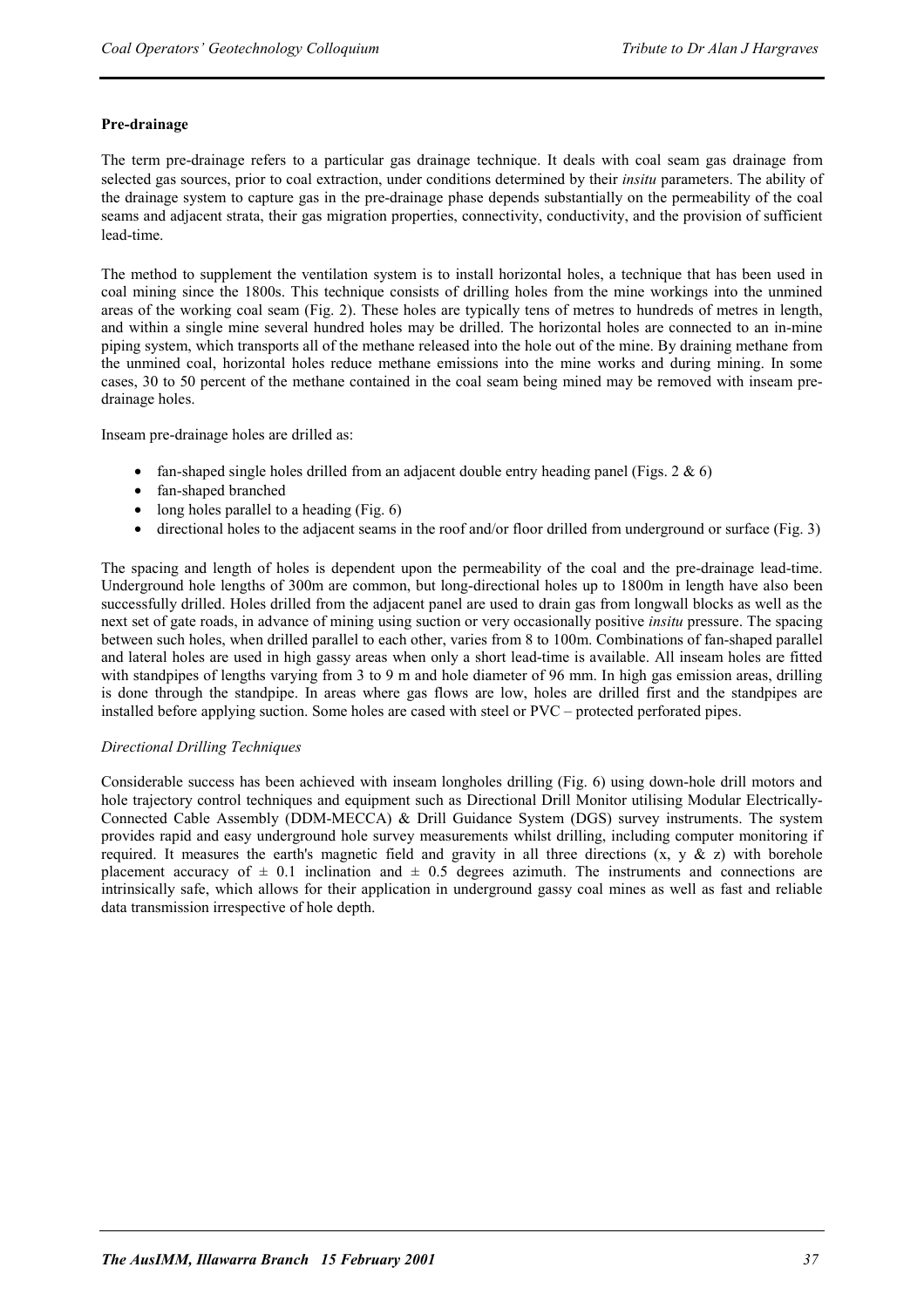

#### **Fig. 3 Longwall block longitudinal cross section with relaxation zones and long-directional holes**

The first directional (guided) in seam longhole was drilled in Australia at Appin Colliery in 1987 to drain gas from the adjacent coal seam located 18m below the working seam. Guided longholes are used for pre-drainage of longwall panels and post-drainage of goafs, with the main part of drilling being in the targeted seam. This method is a proposed replacement for those previously used in Europe 'Bleeder roadways - Hirschbach system; however, more research and practical applications are necessary to establish hole stability protection and lead time for various geological, mining and gas conditions.

#### *Water-jet cutting technique*

Recently a new drilling method for the accurate and efficient installation of long in seam boreholes has been tested in Australia. This involves the integration of pure water-jet drilling technology with conventional directional drilling technique. In effect, the system is similar to conventional directional drilling methods, but instead of relying on a down-hole motor rotating a mechanical drill bit for cutting, a pure high-pressure water-jet cutting technique is used.

#### *Hydro-fracturing technique*

Some surface vertical holes using the hydrofracturing technique were introduced in New South Wales and Queensland, however, majority of the experimental zones have not produced a gas flow rate of industrial significance. The results are not as promising as in the USA, this is mainly due to the different geology, coal seam characteristics (internal structure, connectivity and conductivity), *insitu* gas content, pressure and saturation as well as gas sources and surrounding strata's low *insitu* permeability.

#### **Post-drainage**

The term post-drainage refers to another gas drainage technique concerned with the relaxed strata during and after coal extraction (Figs. 2, 3, 4, 5 & 6). In post-drainage methods, advantage is taken of the phenomenon of increased strata permeability and connectivity-conductivity due to stress relaxation of the roof and floor coal seams and adjacent rocks, which occurs as a consequence of coal extraction and/or other mining activities in underground mines.

While horizontal holes can degasify the target coal seam, they cannot effectively degasify the overlying or underlying coal and rock strata. To accomplish this type of degasification, cross-measure holes are used. This technology consists of drilling holes from the mine workings into unmined areas of the coal seam and surrounding rock. Cross-measure holes, angled into the rock and coal strata above and below the mine workings, are used to recover methane from the relaxed strata sources and goaf areas. These holes are typically tens to hundreds of metres in length. The holes are connected to an in-mine vacuum piping system, and the recovered methane is transported out of the mine.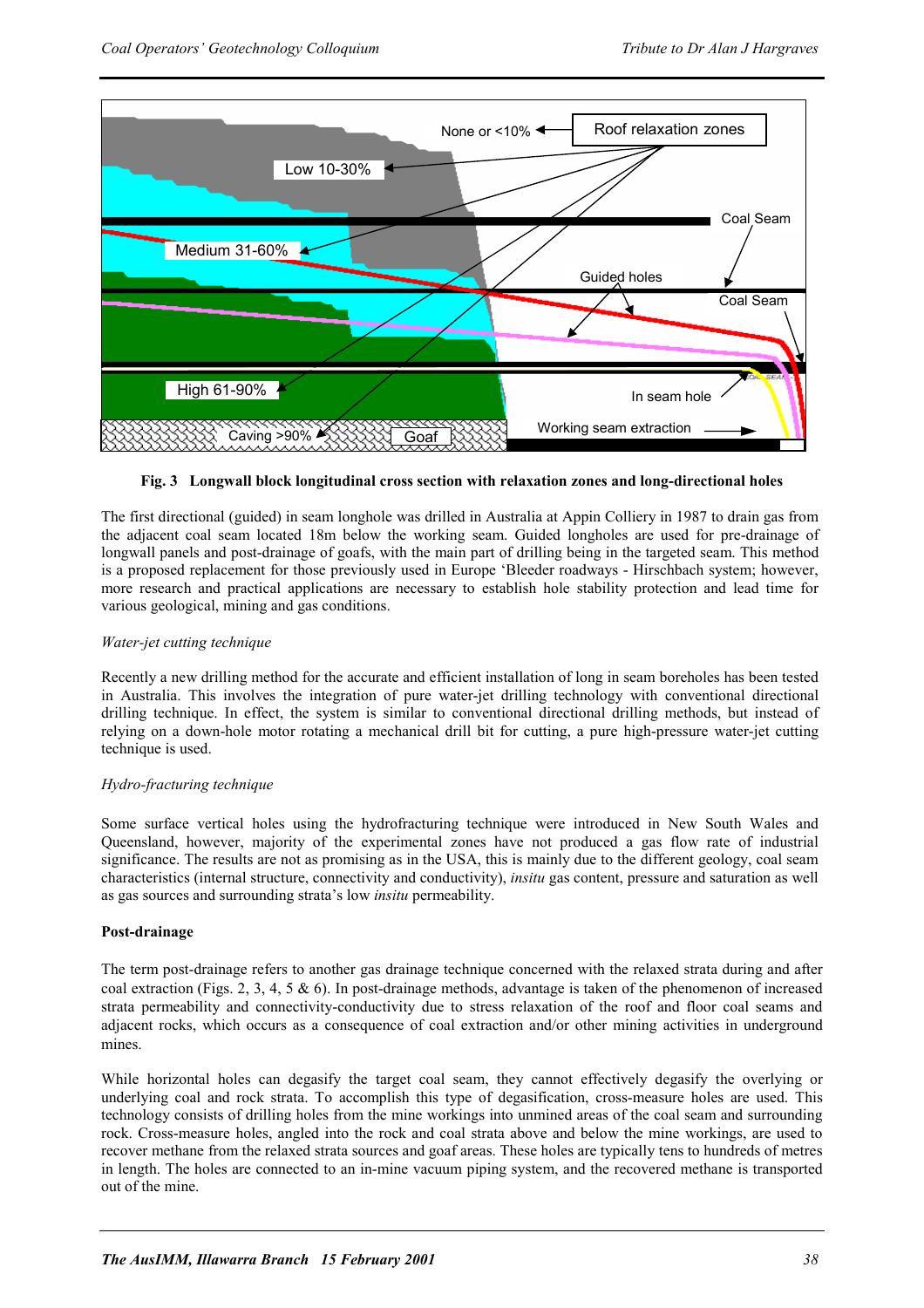Post-drainage holes are drilled as:

- underground cross-measure up holes (Figs.  $2 \& 4$ ),
- underground cross-measure down holes (Fig. 5), and
- gas wells goaf  $\&$  strata free gas drainage holes drilled from the surface (Fig. 2).



**Fig. 4 Roofgas© version 3.0 output using rock strata curvature enforcement model - vertical cross section of half of the longwall with strata relaxation & gas release zones for 250 m distance behind the face** 



**Fig. 5 'Floorgas'© output - vertical cross section of half of the longwall with single entry heading, strata relaxation and gas release shape and vertical stresses (MPa) as well as projected down holes** 

Post drainage hole diameters vary depending on the drilling technology used. Shorter length rotary holes have diameters of 65 mm to 75 mm. Longer holes drilled using downhole motors are 96 mm in diameter or larger.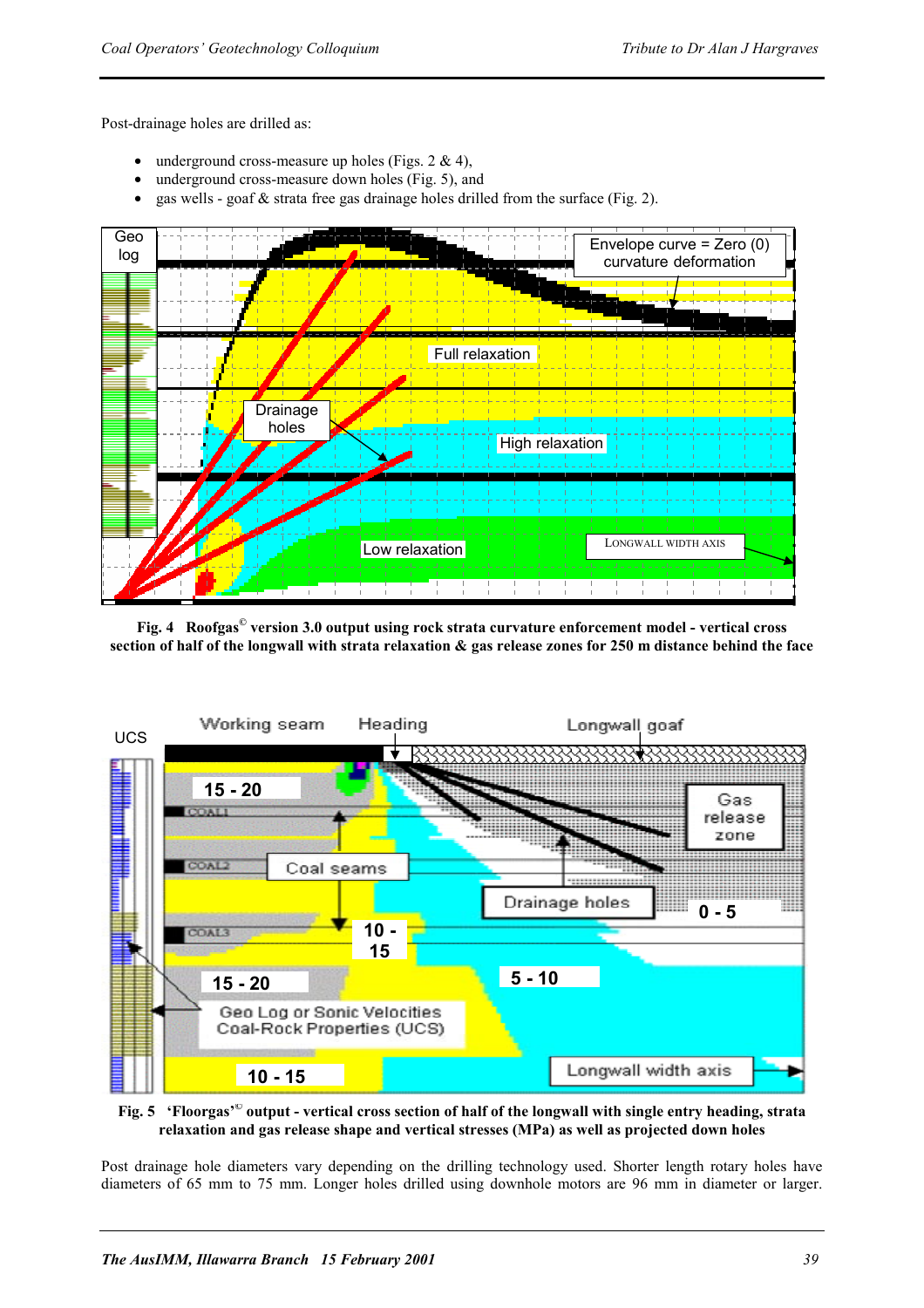Slotted steel casings are sometimes inserted along the length of a hole to maintain its stability. Gas drainage efficiencies typically vary from 30 to 80% for the districts and 25 to 60% for the total mine. The highest efficiency for an individual longwall was achieved for the 'protected' by pillar holes when drilling from double entry panel second heading, cut-through or stub as well as for perforated-cased holes. The diameter of surface holes is 150 to 300 mm, which depends on working seam depth, gas and mining conditions as well as source of gas transportation (suction or free flow - buoyancy effect). Hole position in relation to the strata relaxation zones shape and longwall goaf geometry is essential, and is designed using computer simulation for specific local geology and mining conditions.



**Fig. 6. An example of in seam and cross-measure gas drainage holes in longwall system** 

#### *Water difficulty*

Significant restriction for gas recovery from drainage holes could be caused by *insitu* and 'drilling' water, especially with cross measure down holes. A special technique has been introduced in Australia using PVC internal conduit for a self-dewatering system in each individual hole. Also, automatic gas-water separators, which do not require external power, are used for individual and grouped holes, as well as for horizontal and vertical gas drainage pipelines.

#### **GOAF DRAINAGE**

The term "goaf drainage system" refers to an independent gas drainage technique aimed at capturing a high percentage of gas from active or sealed goaf areas from both underground and/or surface.

The longwall extracted areas can be efficiently sealed off after completion of the extraction process. The exposed cavities and/or goaf areas form 'free gas' reservoirs that can be extracted by post-drainage techniques at a predetermined controlled rate. To avoid dilution of high percentage methane behind the seals, the quantity of captured gas should be in equilibrium with gas desorption rate from the strata gas sources. Part of the gas usually leaks directly to the ventilation system, however, the majority of high percentage methane could be recovered by goaf gas drainage systems.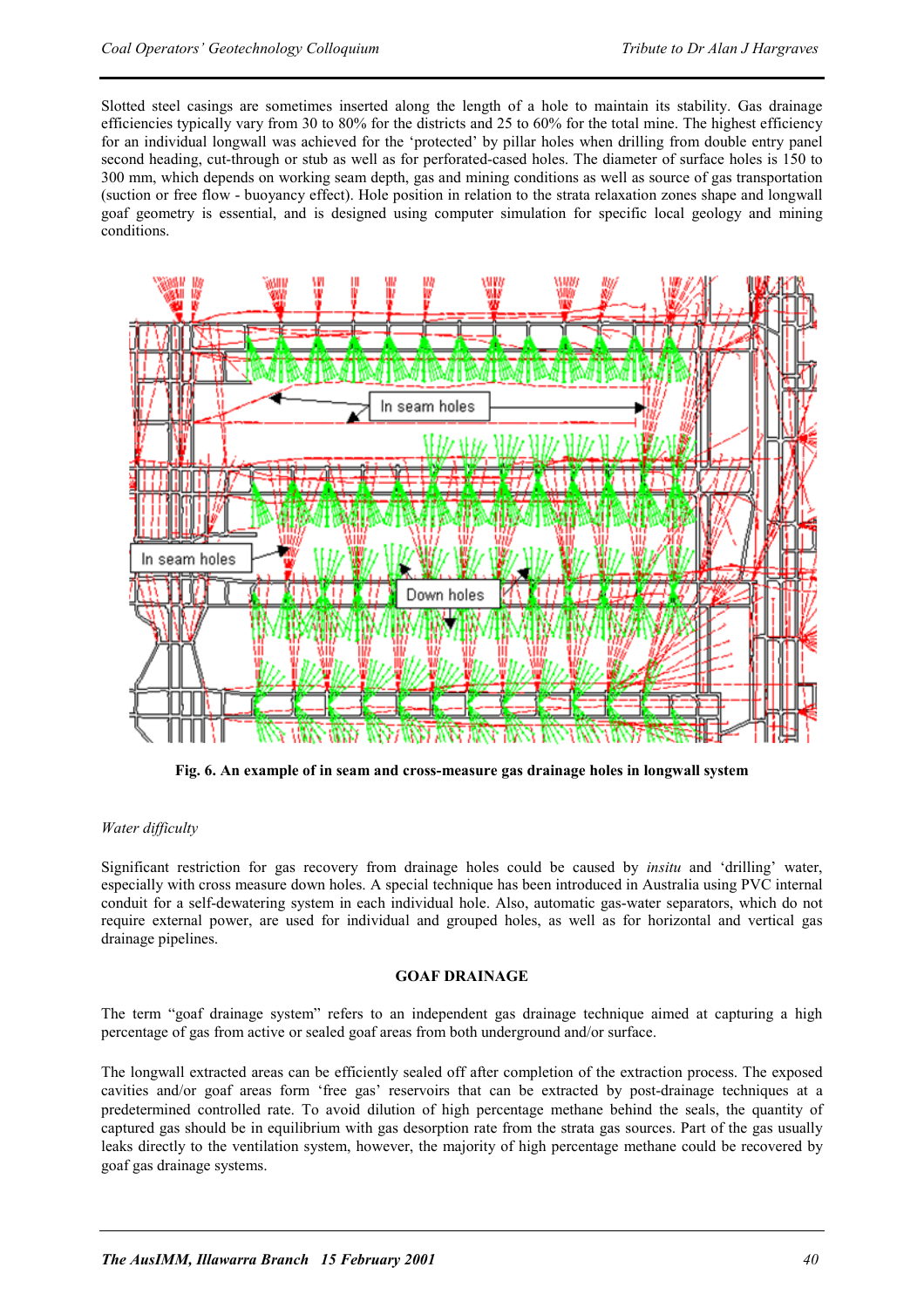The extracted gas can be diffused into the ventilated mine workings or transported by a methane drainage network to the surface for utilisation or controlled exhaustion to the open atmosphere.

The capture of gas from operating longwall goaf by an underground drainage system is rarely used in Australia, due to the common use of bleeder ventilation systems, however, some mines are capturing up to 75% of gas being released during longwall extraction, using surface gas wells. Following the collapse of the coal seam roof, the subsequent fracturing of the surrounding rock and coal strata allows the goaf wells to produce large quantities of methane in a short period of time. After the initial surge of methane, the quality of the gas may decline as it becomes mixed with air from the mine workings. However, in some cases, the methane concentrations have been kept very high for long periods of time. Over time, this production rate declines until a relatively stable rate is achieved. Most methane produced from the goaf wells is currently vented to the atmosphere.

When extraction is completed the systematic and appropriate sealing of individual longwall goaf and/or districts allows for capturing high concentration methane from sealed goaf areas. It allows for management of ventilation air pollution in the underground workings as well as protection of the environment by reducing greenhouse effects.

A prototype of automatic goaf gas drainage assembly, which utilises barometric pressure and methane concentration sensors for controlling both quantity and quality of captured gas was developed and installed in an underground gassy mine in Australia. This system substantially increases efficiency of every goaf drainage system.

#### **COAL MINE METHANE UTILISATION PRACTICES**

In some cases, extracted coal mine gas is vented to the atmosphere, however, many mines use extracted methane as a fuel for heating or power generation. A typical example is a power generation project (EDL-BHP) of a 94MW combined capacity in New South Wales. The coal mine methane is converted to electricity using state-of-the-art lean burn 1MW reciprocating gas engine technology. A key strength of this project is the adaptation of existing engine combustion technology with fuel system which enables gas engines to utilise fuel gas with very low heating value and of highly variable compositions typically varying from 30-80% methane, and utilisation of coal mine gas ventilation air containing typically 0.1-1.0% methane, as supplementary fuel for gas engines.

More recently a newer more advanced technology has been introduced for commercial use in Australia (Appin Colliery). It utilises ultra lean low pressure MVA as a primary fuel source. This approach represents leading edge technology in coal mine methane utilisation from ventilation air offering the opportunity to significantly reduce greenhouse gas emissions.

Coal mine gas could be diluted underground by the ventilation system, captured by gas drainage techniques, vented to the atmosphere and/or utilised. Coal mine safety, assurance of coal productivity and protection of the environment from greenhouse methane and carbon dioxide gasses emission, are the most important issues associated with gassy mines underground activities.

Since 1980 Australia has introduced various gas drainage technologies and developed some new techniques applicable to the local conditions. A comparison of coal mine gas parameters and achievements in Australia and other countries are presented in Table 1.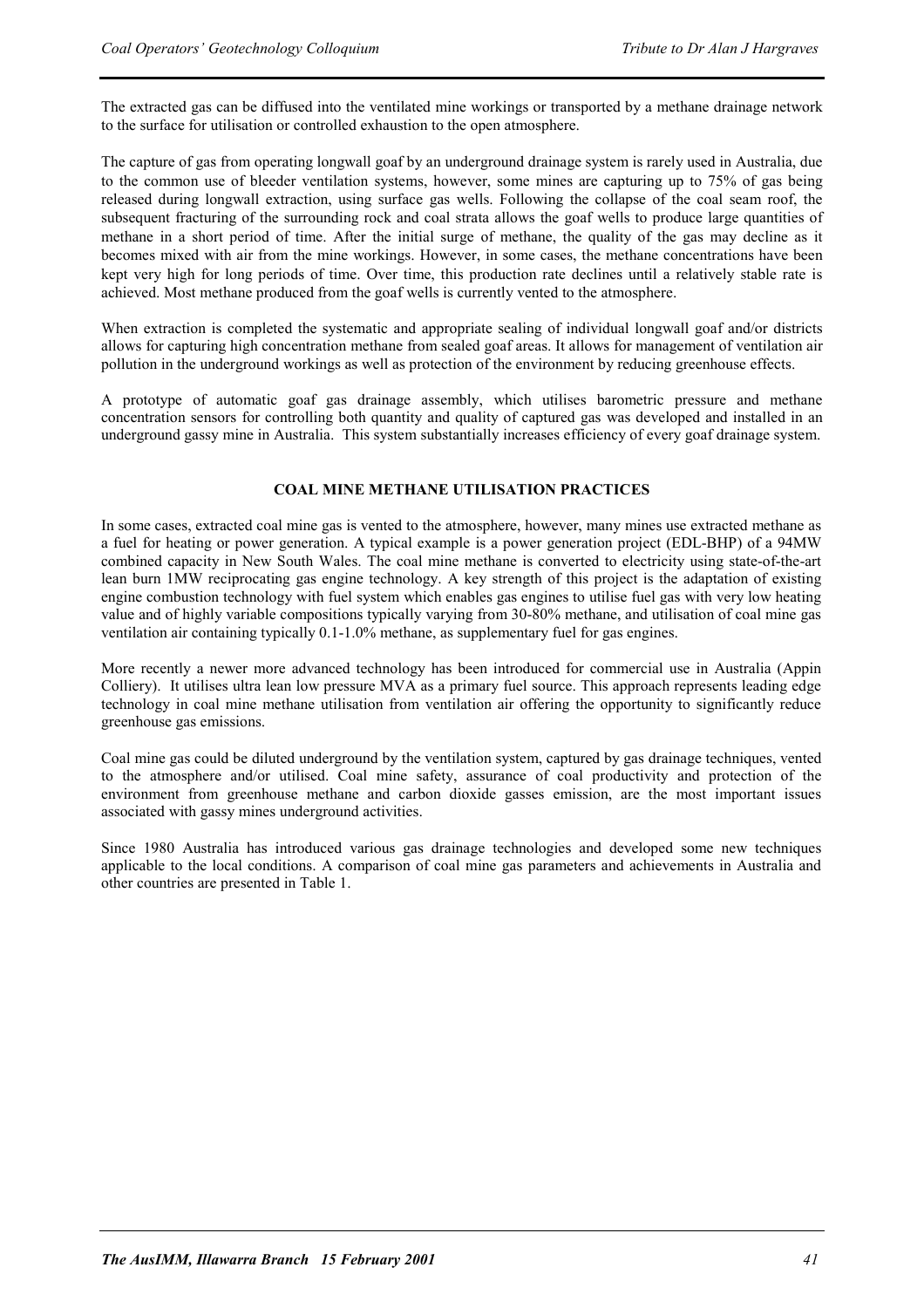| Country      | Underground coal<br>production | Methane<br>emission | Gas capture   | Gas drainage<br>efficiency | Methane<br>utilised |
|--------------|--------------------------------|---------------------|---------------|----------------------------|---------------------|
|              | $*10^6$ t/year                 | $m^3CH_4/min$       | $m^3CH_4/min$ | $\%$                       | $\%$                |
| China        | 995                            | 20 700              | 2700          | 13                         | $\overline{2}$      |
| Russia (CIS) | 220                            | 12 000              | n/a           | n/a                        | 4                   |
| <b>USA</b>   | 350                            | 11 400              | 2400          | 21                         | 8                   |
| Germany      | 65                             | 3000                | n/a           | n/a                        | 23                  |
| South Africa | 115                            | 2400                | n/a           | n/a                        | $\theta$            |
| Poland       | 128                            | 1800                | 420           | 23                         | 20                  |
| Australia    | 60                             | 1700                | 540           | 33                         | 9                   |
| UK           | 55                             | 1400                | n/a           | n/a                        | 22                  |
| Czech Rep.   | 25                             | 800                 | 240           | 31                         | 32                  |
| India        | 75                             | 750                 | n/a           | n/a                        | $\theta$            |

#### **Table 1. Gas conditions for selected underground gassy coal mines (1997)**

#### **GAS EMISSION PREDICTION, GAS RECOVERY LAYOUTS DESIGN & PARAMETERS OPTIMISATION**

The quantity of gas to be released from gas-bearing sources and to be captured by various gas drainage techniques can be predicted with varying success using worldwide-recognised methods, including strata modelling and gas drainage hole design simulation software.

Gas drainage efficiency plays a very important role in the protection and prevention of gas and outburst hazards during various stages of mining activity. Both pre-drainage and post drainage techniques are essential in planning ventilation and in developing an efficient mine gas management system.

A strong direct relationship exists between the underground coal mining activities, strata relaxation, gas emission zones shape, and the quantity of gas captured by various gas drainage systems. Lunagas Pty Limited's new software - '*Floorgas*© and *Roofgas*©' allow for the design of optimum parameters for various gas recovery and methane utilisation systems, as well as accurate prediction of gas emission from roof and floor strata gas sources.

The advent of computer modelling methods, particularly finite element techniques, has improved predictions based on the nature and extent of the relaxation zone surrounding the longwall to be made when using nominated local geomechanical, geological, gas and mining input data. Such a model has been developed and evaluated under the name of *'Floorgas*© *and Roofgas*© *geomechanical & gas release model'*, and has been commercialised to operate on a PC Windows based platform.

Outputs from both programs (Figs. 3, 4  $\&$  5) are used for routinely designing gas drainage technologies, including cross measure (Figs. 2, 4, 5  $\&$  6) and/or directional holes drilled from underground (Fig. 4), and gas wells drilled from the surface. Both programs are the most advanced engineering numerical tools available, designed to calculate active and inactive gas source contributions, and improve the accuracy and quality of underground coal mine gas management, and coal mine methane utilisation

*Floorgas©* is the only known system to combine a precise rock mechanics analysis with gassy conditions to calculate stress and gas release zones in the floor strata of the working coal seam (Fig. 5).

*Roofgas©* is the only system known which can generate a roof strata break-line as a boundary between continuous and discontinuous rock masses (Fig. 3) and/or incorporates longwall face and side-heading edge effects, as well as the apparent geometry and shape of gas conductivity zones, due to bending curvatures and sag caused by dynamic edge migration specific phenomenon (Fig. 4).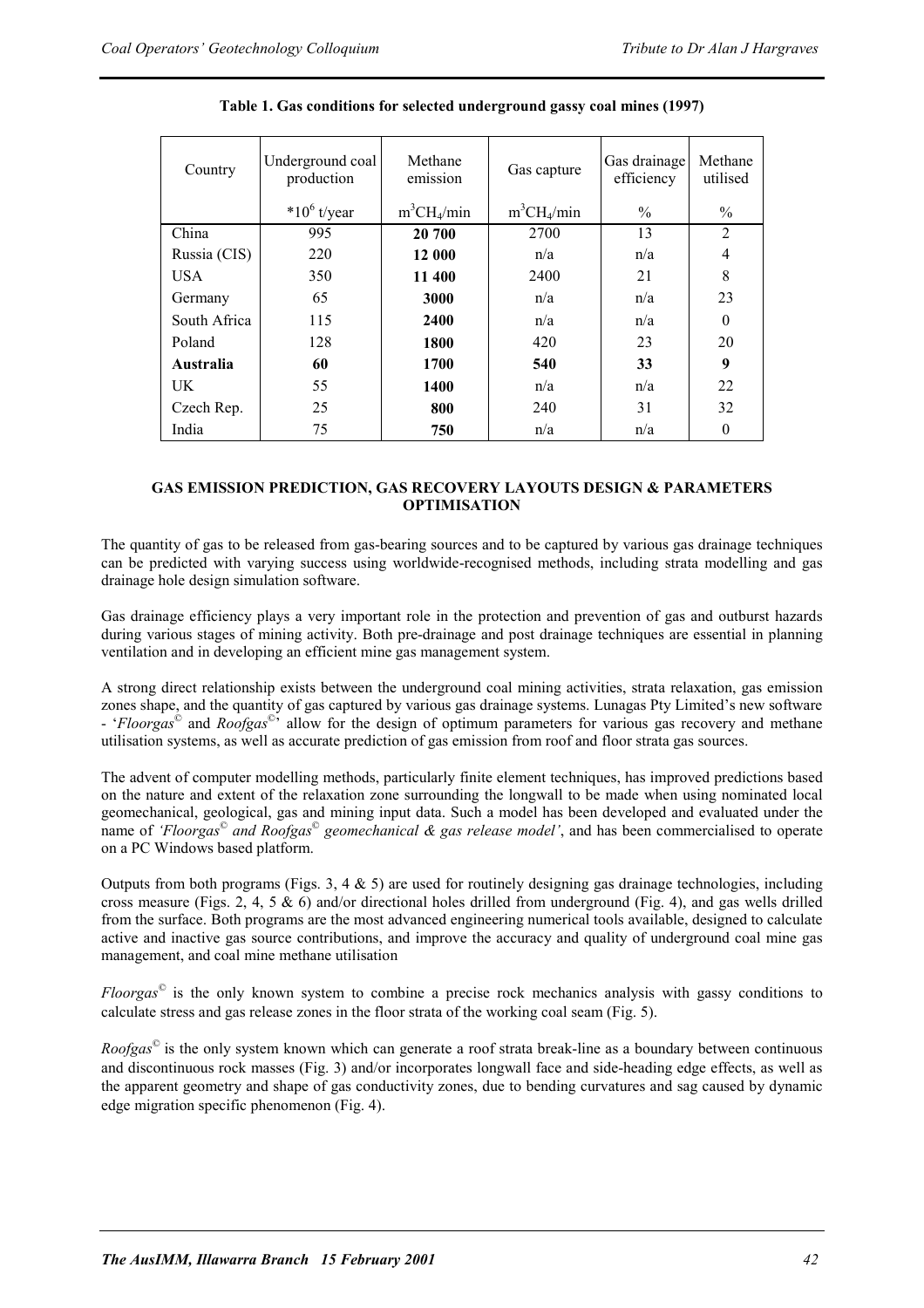#### **GAS MANAGEMENT SYSTEMS**

Current research emphasis is not on the search for new technology only, but on enhancing the organisational management to ensure the available, proven technology is used to best effect. A greater range of gas drainage technologies have been applied in Australian mines compared with those in the UK, as the higher production rates tend to induce problems with high gas emissions and the potential for outbursts at some mines. The support of an effective gas management framework is therefore even more critical. Following the explosion incident at Appin - 1979 & at Moura - 1994 as well as fatal outburst occurrences at South Bulli - 1991, Tahmoor - 1985 and Metropolitan - 1954, 1926 and 1896, (Harvey, 1994), new management concepts have been introduced in Australia including quality management system (Outburst and/or gas management plan), which specifies practices, resources, activities and responsibilities so that all procedures designed to manage gas hazards and the outburst risks are in place to guarantee the safety in underground gassy mines. Each outburst management plan is based upon a three tiered approach for managing the outburst risk by the prediction of outbursts, prevention of outbursts and protection from outbursts (Harvey, 1994).

An effective gas management system will include an operational framework to identify, provide, implement, monitor and develop the most suitable technology in an effective and sustainable manner. The procedures should ultimately address all relevant aspects in accordance with local legislation with regard to safety, gas use and the environment. Safety is always the highest priority. Effectively managing gas to ensure safe working practices essentially means achieving a correct balance between having sufficient ventilation quantities to dilute and disperse gas entering the general body of mine air at all levels of planned coal production and, where ventilation alone is unlikely to achieve this, gas drainage to ensure no more gas enters the mine airways than can be diluted to below statutory limits by the available ventilation air (Creedy and Lunarzewski, 2001).

#### **UNDERGROUND CONTROL AND FUTURE DIRECTIONS OF COAL MINE GAS**

Both safety and productivity in underground gassy coal mines can be substantially improved with the application of an appropriate gas management system, particularly if it includes gassiness calculations, implementation of appropriate ventilation, and gas recovery systems in various stages over the life of the colliery.

Underground coal mines with high coal production and gas emission levels require a combination of both ventilation and various gas drainage systems to be applied simultaneously in order to meet the needs and demands of each individual mine with regard to gas, geological, and mining conditions. Various systems of gas drainage should be applied in different phases over the life of the colliery, in order to minimise the gas hazard and to optimise the ventilation network and seam gas utilisation. Pre-drainage and post-drainage are gas recovery methods (Figs. 2 & 6), complementary to the ventilation system, which allow for the control of gas hazards in underground mines, as well as the utilisation of coal seam gas. Gas capture techniques are directly related to a colliery's life cycle; before, during and after coal extraction.

Improvements in gas control in underground coal mines involve the introduction of safety management systems and utilisation of modern gas drainage techniques. Multi-entry access configurations for retreat longwalls offer improved gas control benefits in terms of at least one heading being maintained behind the face to protect gas drainage holes, and to improve access for gas drainage in general. Developments in technologies for drilling, monitoring and guiding longholes hold promise for application to both pre-drainage and post-drainage methods of gas capture in such conditions. Further experimentation is needed with longholes drilled above and below retreating longwall panels, as this approach has the potential to optimise methane drainage performances. Where coal seams are of sufficiently high *insitu* permeability, a proportion of the gas from the seam to be worked, or from adjacent seams, can be removed prior to mining through holes drilled either inseam or from the surface. Pre-drainage from surface holes is generally a nonviable option for deep seams or in residential areas, and is a technique which is usually practised totally independently of mining to obtain coal mine gas for commercial exploitation. However, pre-drainage technology need not be confined to the conventional stimulated vertical well concept. A proposal to drill and complete long deviated holes from the surface and/or underground, into the target coal seam with enhancement using hydro-fracturing technology is currently being promoted as a viable alternative for reducing gas hazards ahead of mining. New techniques allowing the efficient sealing of single longwall or multi-longwall district goaf areas are of primary importance for the capture of huge quantities of gas currently being diluted and vented by the ventilation air (Creedy and Lunarzewski, 2001).